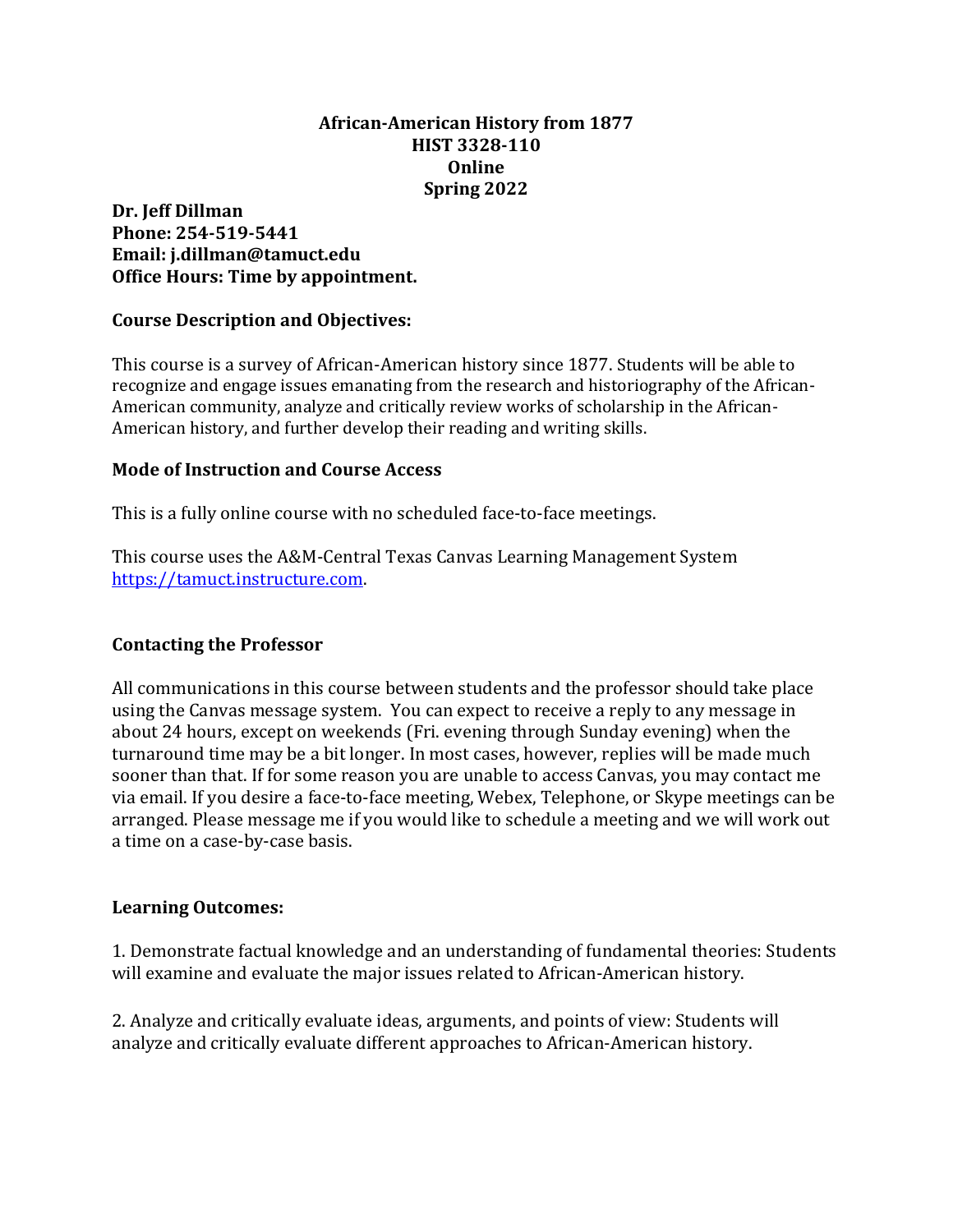3. Apply course material to improve thinking, problem solving, and decision making: Students will apply course material to improve thinking and decision making by constructing and analyzing interdisciplinary methodology, and drawing conclusions from studied work.

4. Demonstrate specific skills, competencies, and points of view needed by professionals in the field most closely related to this course: As future historians and teachers, students will evaluate and critically review of the work of other scholars and develop personal methodologies for historical scholarship

5. Demonstrate skill in expressing themselves in writing: Consistent with an upper-level history course, students will develop skills in written and/or oral communication including essays, reviews, and examinations.

6. Use required resources and find additional scholarly resources for answering questions or solving problems: Students will utilize the learning management system Canvas and assigned books and articles as well as independent research in the completion of their course work.

# **Required Readings:**

Dubois, et al. T*hree African-American Classics: Up From Slavery, Souls of Black Folk, Narrative of the Life of Frederick Douglass*, Dover 2007.

Kelley, Blair L.M. *Right to Ride.* University of North Carolina Press, 2010.

Ferguson, Jeffrey B. *The Harlem Renaissance: A Brief History with Documents*. Bedford/St. Martin's, 2007

Watson, Bruce. *Freedom Summer.* Penguin, 2011.

# **Grading**

The final average will be calculated based on the number of points received out of a total of 750. The following point ranges correspond to the final grade for the course: 675 and above = A;  $600-674 = B$ ;  $525-599 = C$ ;  $450-524 = D$ ; below  $450=$  F. (On the percentage scale:  $A = 90-100\%$ ; B = 80-89%; C = 70-79%; D = 60-69%; F = 0-59 %.). Students will be graded and earn points for:

RESPONSE PAPERS: Students will turn in six reaction papers to various course materials over the course of the semester. Each reaction paper is worth 25 points for a total of 150 points, or 20% of the course grade. Instructions on preparing the reaction papers are located on Canvas in the "Assignment Instructions" page. Reaction papers must be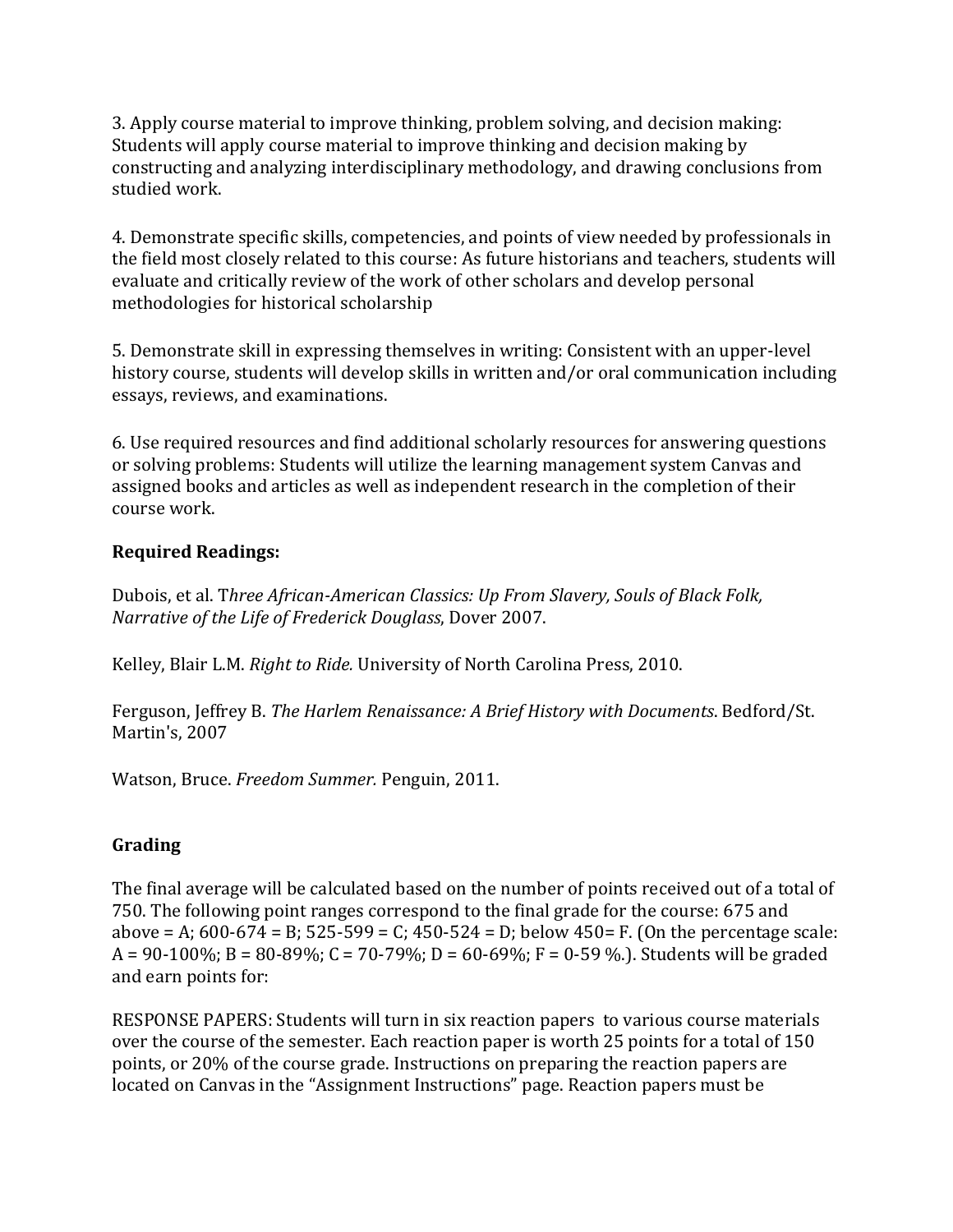submitted as a file uploads on Canvas by the due date indicated in the course schedule at the end of the syllabus. They will be graded on a pass/fail basis.

UNIT EXAMS: Students will complete four exams during this course. Each exam is worth 100 points and exams total just over 50% of the course grade. Exams will be a mixture of some objective questions (multiple choice, short answer etc) based on the course lectures, and detailed essay questions related to the course readings, films, and lecture material.

HISTORIOGRAPHICAL ESSAY: Students will write an 8-10 page historiographical essay covering the scholarship of a topic of their choice in African-American history. The essay is worth 200 points, for just over 25% of the course grade.

LATE WORK: Late work will be accepted at a penalty of 10% of the assignment grade for each day past the due date. Make-up assignments will be given on a case-by-case basis and only for documented reasons such as hospitalization/illness, incarceration, military service etc. Students are responsible for securing all necessary documentation for consideration when asking for a makeup.

INCOMPLETES: Incomplete grades are reserved for extraordinary circumstances such as Hospitalization, Incarceration, Deployment etc. that arise after the university drop date and which prevent the student from completing any outstanding course work. Inability to complete assigned work for whatever reason before the drop date should be handled via dropping the course. Decisions to allow an incomplete are made at the sole discretion of the professor.

FEEDBACK: As all written assignments will be submitted electronically, feedback on papers will also be delivered electronically and will generally be available within 7-10 days of the due date. Often, grades will be posted much more quickly, and occasionally they will take a bit longer.

PLEASE NOTE: All written electronic assignments must be submitted in one of the either Microsoft, Open Office, or Libre Office formats. All other formats, such as Apple .pages or .wps will not be accepted.

# **Withdrawals/Drop Date**

It is the sole responsibility of the student to initiate a drop request. If you discover that you need to drop this class, you must complete the [Drop Request](https://dynamicforms.ngwebsolutions.com/casAuthentication.ashx?InstID=eaed95b9-f2be-45f3-a37d-46928168bc10&targetUrl=https%3A%2F%2Fdynamicforms.ngwebsolutions.com%2FSubmit%2FForm%2FStart%2F53b8369e-0502-4f36-be43-f02a4202f612) Dynamic Form through Warrior Web.

The last day to drop this course with a "Q" or withdraw with a "W" is Friday, April 8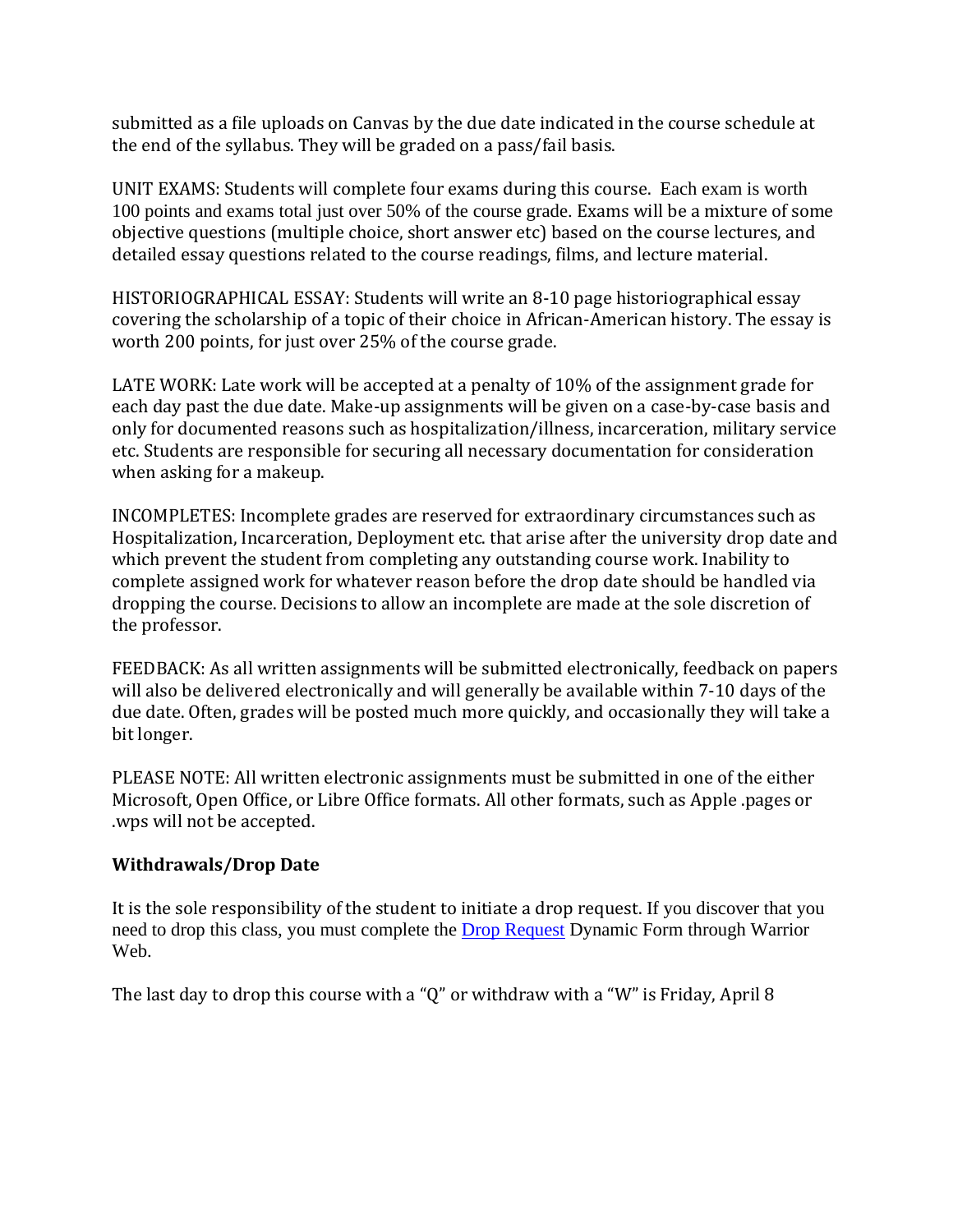#### **Technology Requirements**

This course will use the A&M-Central Texas Instructure Canvas learning management system. We strongly recommend the latest versions of Chrome or Firefox browsers. Canvas no longer supports any version of Internet Explorer.

Logon to A&M-Central Texas Canvas [https://tamuct.instructure.com/] or access Canvas through the TAMUCT Online link in myCT [https://tamuct.onecampus.com/]. You will log in through our Microsoft portal.

Username: Your MyCT email address. Password: Your MyCT password

#### **Technology Support**

For log-in and other TAMUCT system support needs, students should contact Help Desk Central. 24 hours a day, 7 days a week:

Email: helpdesk@tamu.edu Phone: (254) 519-5466 Web Chat: [http://hdc.tamu.edu](http://hdc.tamu.edu/)

For Canvas help, use the Canvas Help link, located at the bottom of the left-hand menu, for issues with Canvas. You can select "Chat with Canvas Support," submit a support request through "Report a Problem," or call the Canvas support line: 1-844-757-0953. For issues related to course content and requirements, contact your instructor.

For issues related to course content and requirements, contact your instructor.

#### **Tutoring**

Tutoring is available to all A&M-Central Texas students, both virtually and in-person. Student success coaching is available online upon request.

If you have a question, are interested in becoming a tutor, or in need of success coaching contact the Warrior Center for Student Success, Equity and Inclusion at (254) 501-5836, visit the Warrior Center at 212 Warrior Hall, or by emailin[g WarriorCenter@tamuct.edu.](mailto:WarriorCenter@tamuct.edu) To schedule tutoring sessions and view tutor availability, please visit[Tutor Matching](https://tutormatchingservice.com/TAMUCT)  [Services](https://tutormatchingservice.com/TAMUCT) [https://tutormatchingservice.com/TAMUCT] or visit the Tutoring Center in 111 Warrior Hall.

Chat live with a remote tutor 24/7 for almost any subject from on your computer! Tutor.com is an online tutoring platform that enables A&M-Central Texas students to log in and receive online tutoring support at no additional cost. This tool provides tutoring in over 40 subject areas except writing support. Access Tutor.com through Canvas.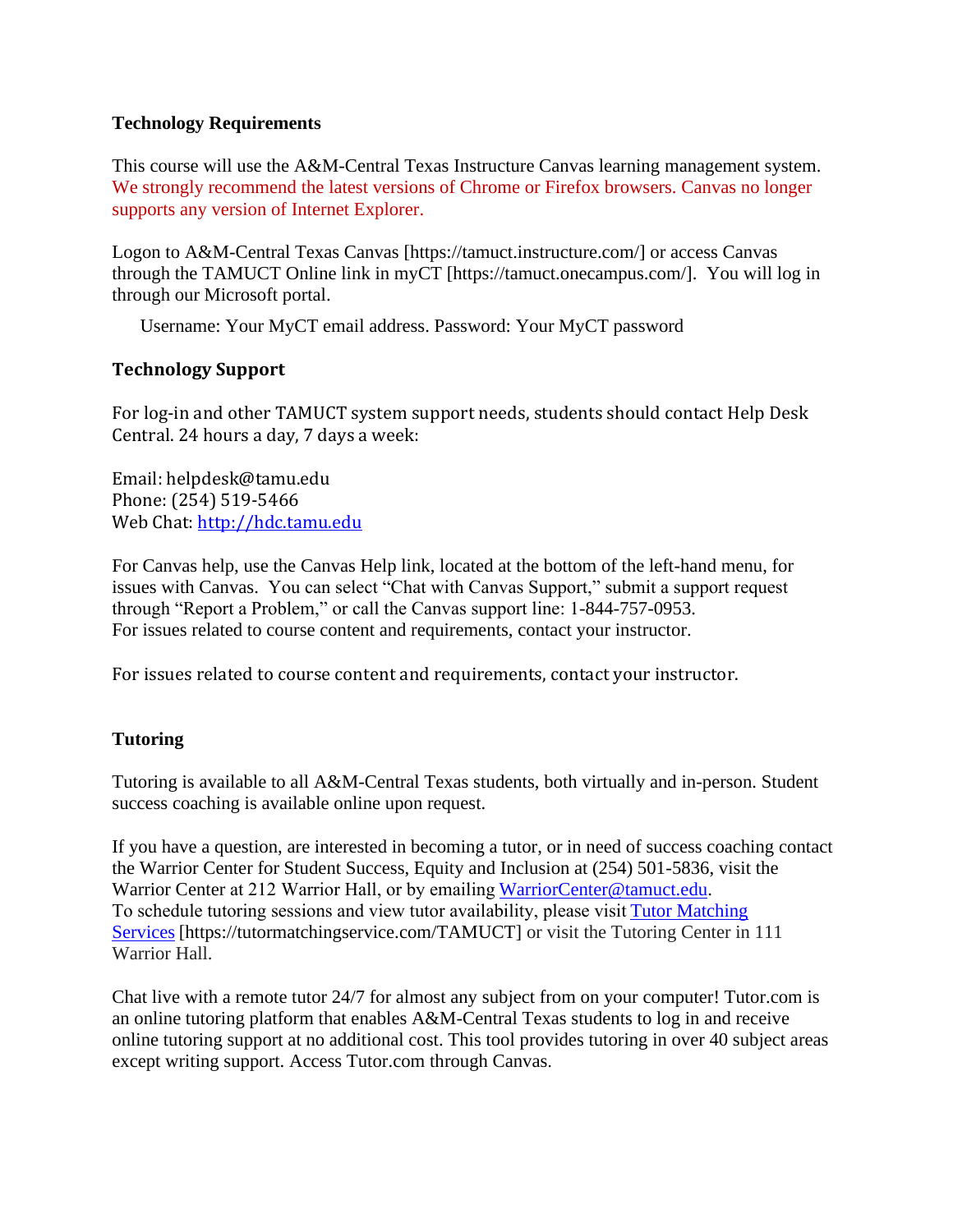#### **University Writing Center**

University Writing Center: Located in Warrior Hall 416, the University Writing Center (UWC) at Texas A&M University–Central Texas (A&M–Central Texas) is a free service open to all A&M–Central Texas students. For the Spring 2022 semester, the hours of operation are from 10:00 a.m.-5:00 p.m. Monday thru Thursday in Warrior Hall 416 (with online tutoring available every hour as well) with satellite hours available online only Monday thru Thursday from 6:00- 9:00 p.m. and Saturday 12:00-3:00 p.m.

Tutors are prepared to help writers of all levels and abilities at any stage of the writing process. While tutors will not write, edit, or grade papers, they will assist students in developing more effective composing practices. By providing a practice audience for students' ideas and writing, our tutors highlight the ways in which they read and interpret students' texts, offering guidance and support throughout the various stages of the writing process. In addition, students may work independently in the UWC by checking out a laptop that runs the Microsoft Office suite and connects to WIFI, or by consulting our resources on writing, including all of the relevant style guides. Whether you need help brainstorming ideas, organizing an essay, proofreading, understanding proper citation practices, or just want a quiet place to work, the UWC is here to help!

Students may arrange a one-to-one session with a trained and experienced writing tutor by making an appointment via [WCOnline](https://tamuct.mywconline.com/) [https://tamuct.mywconline.com/]. In addition, you can email Dr. Bruce Bowles Jr. at bruce.bowles@tamuct.edu if you have any questions about the UWC, need any assistance with scheduling, or would like to schedule a recurring appointment with your favorite tutor by making an appointment via [WCOnline](https://tamuct.mywconline.com/) [https://tamuct.mywconline.com/]. In addition, you can email Dr. Bruce Bowles Jr. at bruce.bowles@tamuct.edu if you have any questions about the UWC, need any assistance with

# scheduling, or would like to schedule a recurring appointment with your favorite tutor.

#### **Academic Integrity:**

Texas A&M University -Central Texas values the integrity of the academic enterprise and strives for the highest standards of academic conduct. A&M-Central Texas expects its students, faculty, and staff to adhere to high standards of personal and scholarly conduct to preserve the honor and integrity of the creative community. Academic integrity is defined as a commitment to honesty, trust, fairness, respect, and responsibility. Any deviation by students from this expectation may result in a failing grade for the assignment and potentially a failing grade for the course. Academic misconduct is any act that improperly affects a true and honest evaluation of a student's academic performance and includes, but is not limited to, cheating on an examination or other academic work, plagiarism and improper citation of sources, using another student's work, collusion, and the abuse of resource materials. All academic misconduct concerns will be reported to the university's Office of Student Conduct. Ignorance of the university's standards and expectations is never an excuse to act with a lack of integrity. When in doubt on collaboration, citation, or any issue, please contact your instructor before taking a course of action.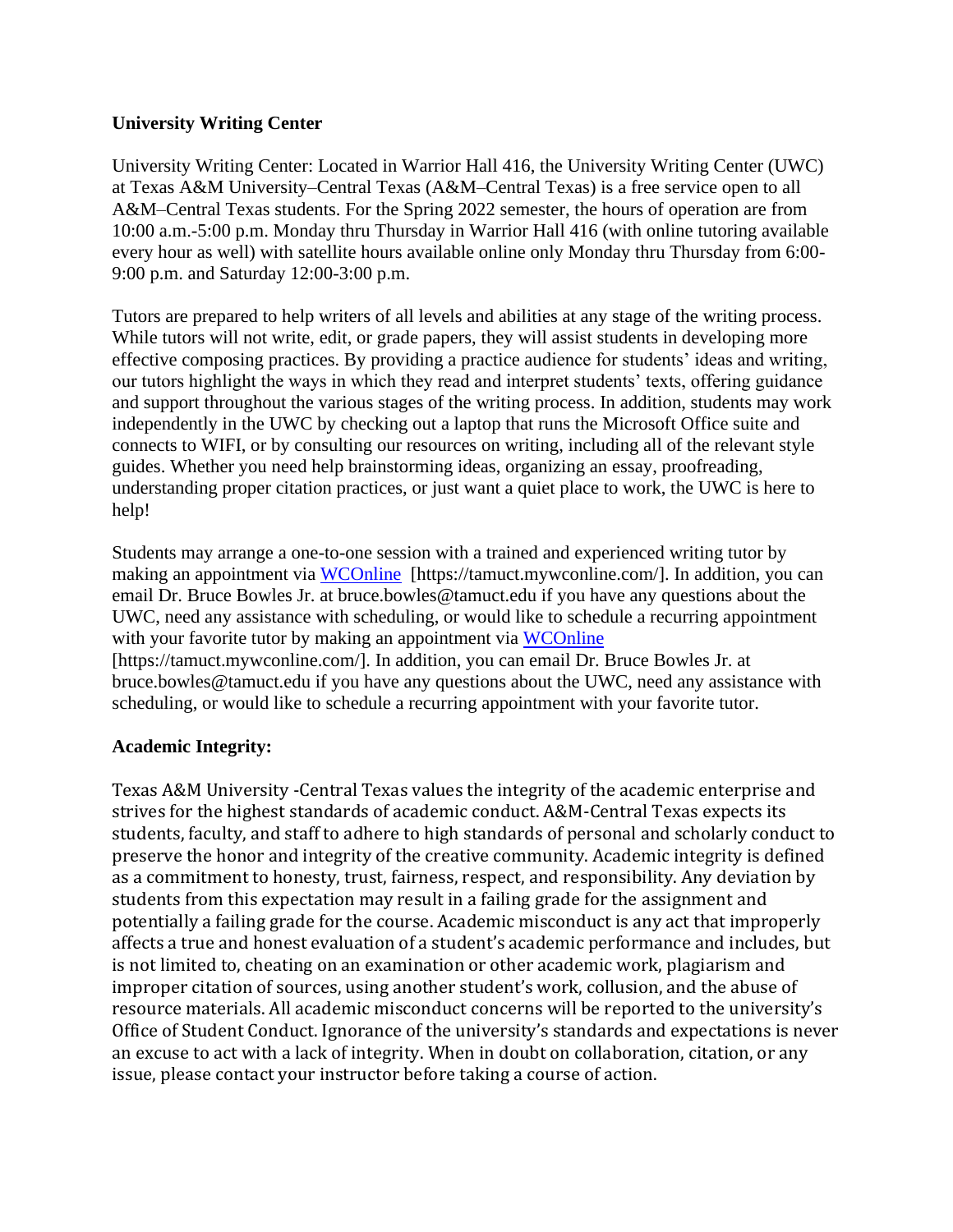NOTE: At the very minimum, students who violate the academic integrity policy will receive an "F" for this course, and the professor reserves the right to initiate further sanctions.

#### **Academic Accommodations**

At Texas A&M University-Central Texas, we value an inclusive learning environment where every student has an equal chance to succeed and has the right to a barrier-free education. The Office of Access and Inclusion is responsible for ensuring that students with a disability receive equal access to the university's programs, services and activities. If you believe you have a disability requiring reasonable accommodations, please contact the Office of Access and Inclusion, WH-212; or call (254) 501-5836. Any information you provide is private and confidential and will be treated as such.

For more information, please visit our  $\Delta$ ccess  $\&$  Inclusion Canvas page (log-in required)

#### **Important information for Pregnant and/or Parenting Students**

Texas A&M University-Central Texas supports students who are pregnant and/or parenting. In accordance with requirements of Title IX and related guidance from US Department of Education's Office of Civil Rights, the Dean of Student Affairs' Office can assist students who are pregnant and/or parenting in seeking accommodations related to pregnancy and/or parenting. Students should seek out assistance as early in the pregnancy as possible. For more information, please visit [Student Affairs.](https://www.tamuct.edu/student-affairs/pregnant-and-parenting-students.html) Students may also contact the institution's Title IX Coordinator. If you would like to read more about these [requirements and guidelines](http://www2.ed.gov/about/offices/list/ocr/docs/pregnancy.pdf) online, please visit the website

Title IX of the Education Amendments Act of 1972 prohibits discrimination on the basis of sex and gender–including pregnancy, parenting, and all related conditions. A&M-Central Texas is able to provide flexible and individualized reasonable accommodation to pregnant and parenting students. All pregnant and parenting students should contact the Associate Dean in the Division of Student Affairs at (254) 501-5909 to seek out assistance. Students may also contact the University's Title IX Coordinator.

#### **Library Services**

The University Library provides many services in support of research across campus and at a distance. We offer over 200 electronic databases containing approximately 400,000 eBooks and 82,000 journals, in addition to the 96,000 items in our print collection, which can be mailed to students who live more than 50 miles from campus. Research guides for each subject taught at A&M-Central Texas are available through our website to help students navigate these resources. On campus, the library offers technology including cameras, laptops, microphones, webcams, and digital sound recorders.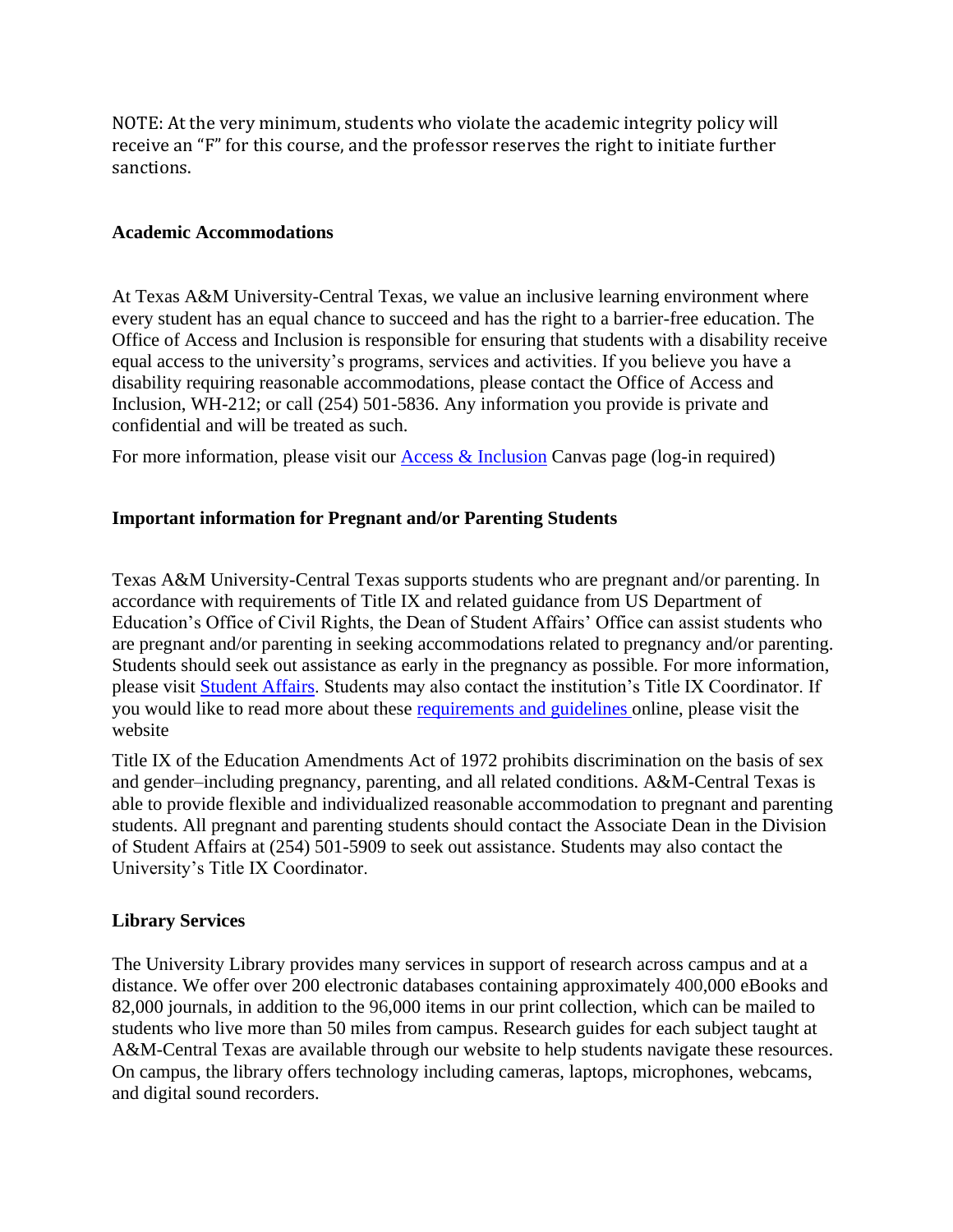Research assistance from a librarian is also available 24 hours a day through our online chat service, and at the reference desk when the library is open. Research sessions can be scheduled for more comprehensive assistance, and may take place virtually through WebEx, Microsoft Teams or in-person at the library. Assistance may cover many topics, including how to find articles in peer-reviewed journals, how to cite resources, and how to piece together research for written assignments.

Our 27,000-square-foot facility on the A&M-Central Texas main campus includes student lounges, private study rooms, group work spaces, computer labs, family areas suitable for all ages, and many other features. Services such as interlibrary loan, TexShare, binding, and laminating are available. The library frequently offers workshops, tours, readings, and other events. For more information, please visit our Library [website](https://nam04.safelinks.protection.outlook.com/?url=https%3A%2F%2Ftamuct.libguides.com%2Findex&data=04%7C01%7Clisa.bunkowski%40tamuct.edu%7C7d8489e8839a4915335f08d916f067f2%7C9eed4e3000f744849ff193ad8005acec%7C0%7C0%7C637566044056484222%7CUnknown%7CTWFpbGZsb3d8eyJWIjoiMC4wLjAwMDAiLCJQIjoiV2luMzIiLCJBTiI6Ik1haWwiLCJXVCI6Mn0%3D%7C1000&sdata=2R755V6rcIyedGrd4Os5rkgn1PvhHKU3kUV1vBKiHFo%3D&reserved=0)

### **Classroom Decorum and Other Policies**

Students in an online course are expected to behave professionally and courteously with the professor and their peers. Although personal interactions in this course are limited, in the event that online discussion or meeting formats are utilized, please be respectful in your posting and comments.

OFFICIAL COMMUNICATIONS POLICY: Official communication is via your official Texas A&M University–Central Texas e-mail address, online via Canvas, and in-person in-class. Please check these places frequently for updates and information. It is the policy of the instructor to communicate sensitive information with students via e-mail only through an official TAMUCT e-mail address.

ELECTRONIC DEVICE AND COPYRIGHT POLICY: You may download course recordings, but recordings may *only* be used for personal, private, research and study purposes only, and *must not be disseminated publicly in any way*.

Copyright Notice: The electronic content and materials in this course are for the sole purpose of instruction as part of this course offered by Texas A&M University–Central Texas, and are solely for university students registered in this course, and are subject to copyright protection law. Students who disregard United States copyright policy and institution policy do so at their own risk and assume all liability.

#### **Emergency Warning System for Texas A&M University-Central Texas**

**SAFEZONE.** SafeZone provides a public safety application that gives you the ability to call for help with the push of a button. It also provides Texas A&M University-Central Texas the ability to communicate emergency information quickly via push notifications, email, and text messages. All students automatically receive email and text messages via their myCT accounts. Downloading SafeZone allows access to push notifications and enables you to connect directly for help through the app.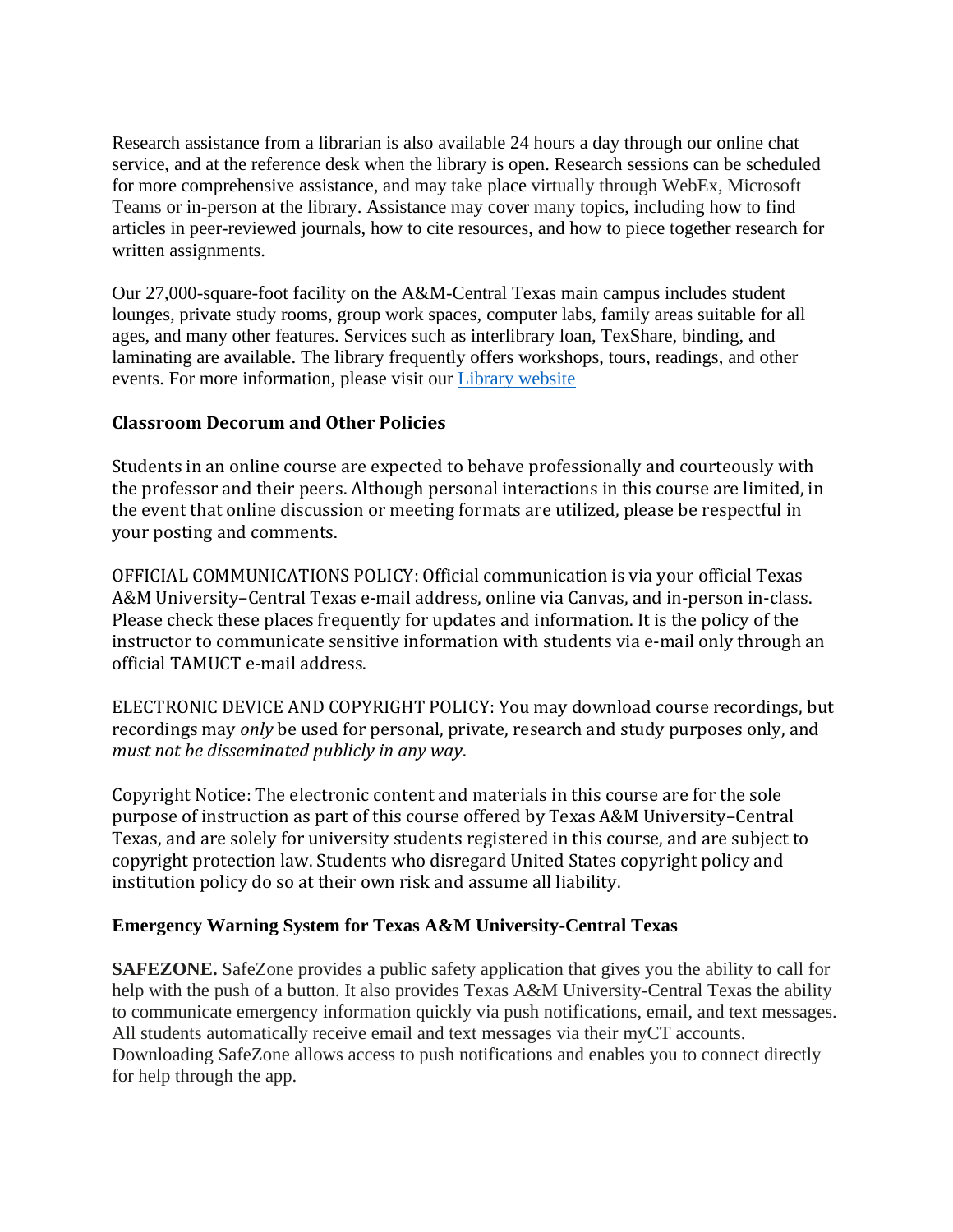You can download SafeZone from the app store and use your myCT credentials to log in. If you would like more information, you can visit the [SafeZone](http://www.safezoneapp.com/) website [www.safezoneapp.com].

To register SafeZone on your phone, please follow these 3 easy steps*:*

- 1. Download the SafeZone App from your phone store using the link below:
	- o [iPhone/iPad:](https://apps.apple.com/app/safezone/id533054756) [https://apps.apple.com/app/safezone/id533054756] o [Android Phone / Tablet](https://play.google.com/store/apps/details?id=com.criticalarc.safezoneapp)

[https://play.google.com/store/apps/details?id=com.criticalarc.safezoneapp]

- 2. Launch the app and enter your myCT email address (e.g.  $\{\text{name}\}\langle\omega\rangle$  tamuct.edu)
- 3. Complete your profile and accept the terms of service

# **Course Outline:**

**Please Note:** This outline is intended a general guide only. As the instructor, I reserve the right to adjust this syllabus or the class schedule in any way that serves the educational needs of the students enrolled in this course.

All assignments will be due at 11:59 p.m. on the day indicated below and in Canvas

**Week 1 (1/17) UNIT 1 Begins**; The Post-Bellum African-American experience; African-Americans and the West and in industrial America; The Progressive Era; early Civil Rights; Start Reading DuBois et al.

**Week 2 (1/24) Response Paper #1 Due Tues. 2/1**

**Week 3 (1/31) Response Paper #2 Due Tues. 2/8**

**Week 4 (2/7) Exam 1 Due Tues 2/15**

**Week 5 (2/14) UNIT 2 Begins;** WW1 Era/1920s; Great Migration, Harlem Renaissance; Begin Reading Kelley

**Week 6 (2/21) Response Paper 3 Due Tues. 3/1**

**Week 7 (2/28) Response paper 4 Due Tues 3/8**

**Week 8 (3/7) Exam 2 Due Tues. 3/22**

**SPRING BREAK WEEK (3/14- 3/18)**

**Week 9 (3/21) UNIT 3 Begins;** Sport in America**;** 1950s, early Cold War era; Changing cultures; Start reading Ferguson.

**Week 10 (3/28)** Resistance, Rebellion, Maroon communities; **Response Paper 5 Due Tues. 4/5**